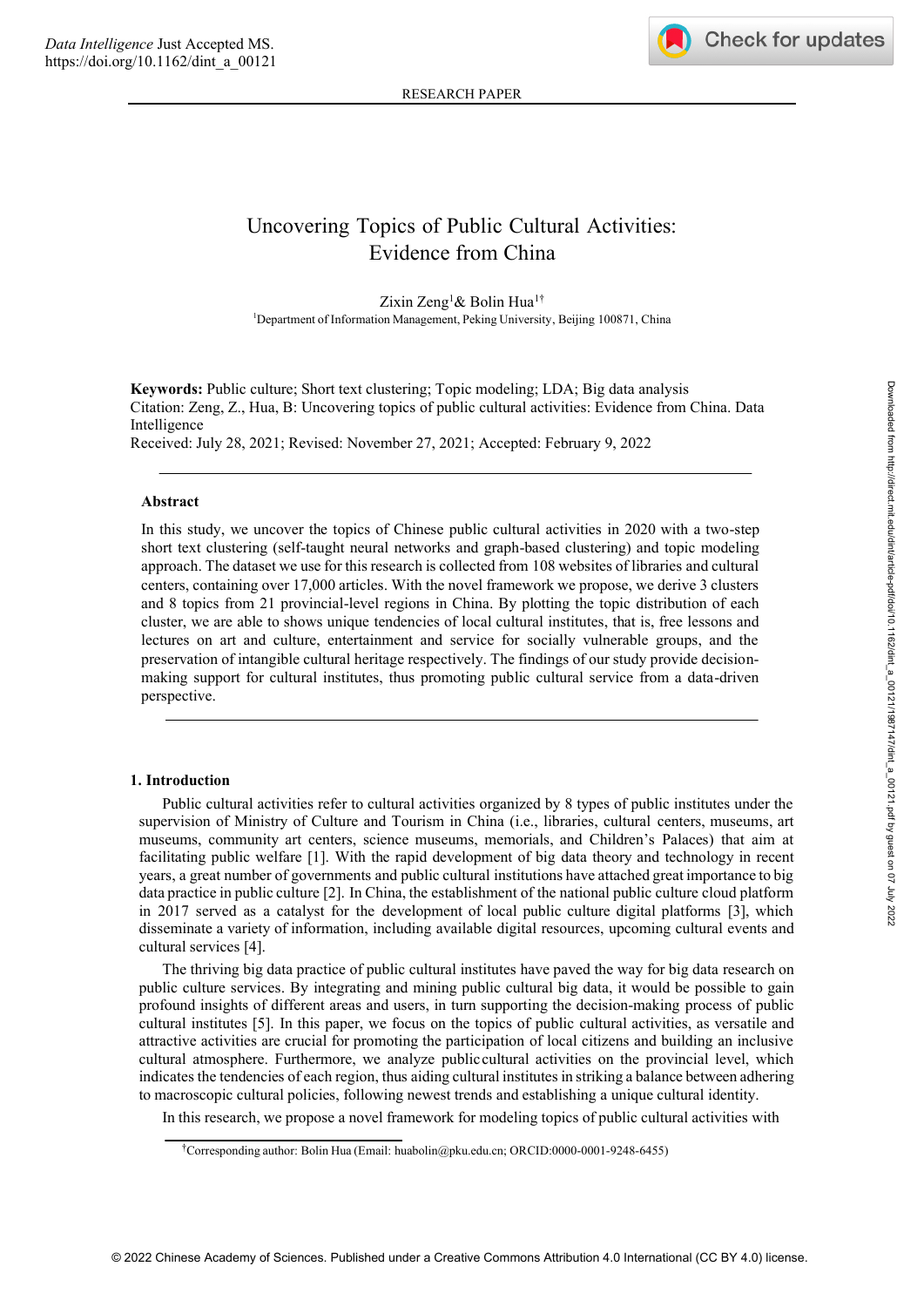short text clustering<sup>1</sup>. Following the work of Xu et. al [6], we train a self-taught CNN (convolutional neural network) to obtain deep text representations, then employ the K-means algorithm to assign the cultural activity texts to various clusters. The obtained cluster labels are used to compute a graph with nodes as provinces. Subsequently, SCAN (Structural Clustering Algorithm for Networks) [7] is run on the graph to derive clusters of provinces. Finally, we use LDA (Latent Dirichlet Allocation) to extract topic words for each cluster. With this two-step clustering approach, we are able to spot common patterns of public cultural activities at the province level, thus allowing for a fine-grained analysis of the features of public cultural activities across various provinces. Our motivation for extracting features of public cultural activities in each region is twofold. First, compared to qualitative research methods which tend to require tedious manual labor and may be vulnerable to the subjective views, our method based on text clustering and topic modeling leverages open access data resources on the Internet to provide an efficient approach for analyzing current trends in cultural activities. Second, we make our best efforts to collect data from all provinces in China, to form a comprehensive view of how public cultural service has developed across China, and help government officials form actionable insights for future policies.

To demonstrate the effectiveness of this approach, we collected over 17,000 articles concerning public cultural activities in 2020 with web crawlers from 108 official websites of public libraries and culture centers in China, and provide a comprehensive report of Chinese public cultural activities based on the data. Results indicate that the outbreak of COVID-19 hampered public cultural activities in spring, and geographical imbalance in public cultural activities can be observed from both the total number and density of cultural activities. Overall, the 21 regions we analyzed fell into 3 clusters (with Gansu as an outlier); and 8 distinct topics were extracted from our dataset. We compare the topic distribution of each cluster, and show the characteristics of each cluster.

The major contributions of this paper are:

- This is the first paper to conduct a thorough data-driven analysis with text mining techniques on public cultural activities, based on a self-constructed and comprehensive dataset
- We propose a novel framework that integrates 2 clustering algorithms and 1 topic modeling algorithm, which is extensible to corpus with geographic features
- With our approach, we delineate characteristics of public cultural activities in each region, thus providing decision-making support for cultural institutes

The remaining paper is organized as follows. In Section 2, we discuss prior work on public culture and text clustering. In Section 3, we provide a detailed description of the proposed short text clustering framework. In Section 4 findings from Chinese public cultural activities in 2020 are discussed. Lastly, in Section 5, we present a conclusion and discussion on future directions of this research.

## **2. Related Work**

#### **2.1 Big Data Research on Public Cultural Services**

In recent years, research of big data on public cultural services has been developing rapidly. Among the public cultural institutes, digital libraries have received much attention, because they are viewed as a place for both social assembly and digital connectivity, as well as one of the most valuable sources of public cultural big data [2,8]. Analytics of library big data (both catalogue data and transactional data) are found to support digital library innovations, providing immeasurable value for librarian, user and services [9]. Cao, Liang and Li [10] emphasized the importance of building smart libraries, which could not be achieved without smart technology, namely integrating advanced technology such as data mining and artificial intelligence. Kamupanga and Yang [11] point out that big data technologies can be used for forecasting user habits more accurately, which helps build better recommendation systems, thereby saving time and

<sup>&</sup>lt;sup>1</sup> Code is available at: https://github.com/zixinzeng-jennifer/public-culture-activity/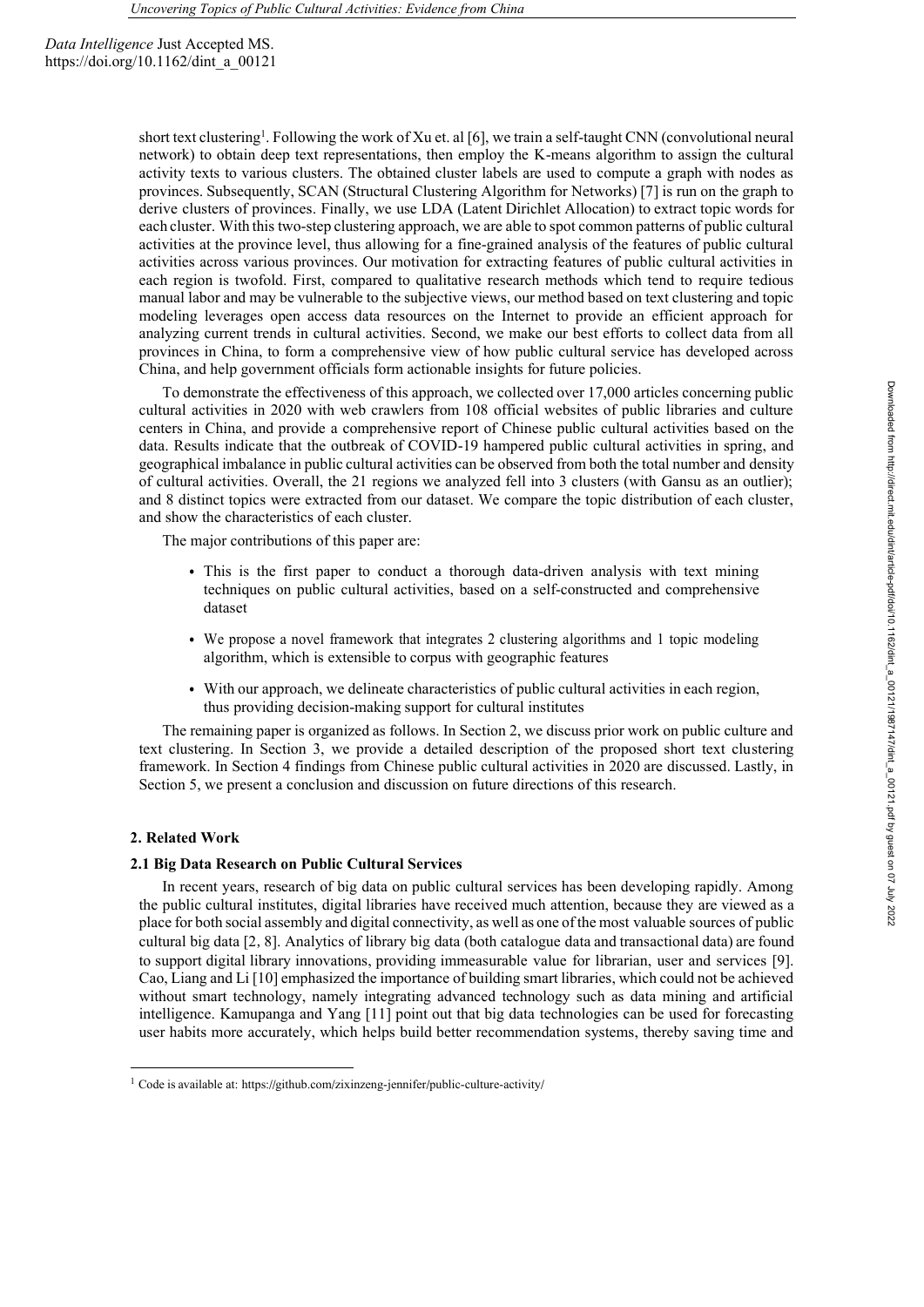> improving efficiency of library users. With the advent of public cultural cloud platforms, other cultural institutes, especially local cultural centers, were also analyzed from various perspectives, for example user satisfaction, content and characteristics, and classification systems [3, 4, 12].

> Partly due to the difficulty of integrating heterogeneous data from multiple sources, relatively fewer empirical and quantitative research have been conducted on public cultural services compared to theoretical analysis [11, 13]. Li and Hua [5] proposed the overall structure and content of big data research on public cultural services, and emphasized the feasibility and necessity for data-driven research in public cultural services. Bratt and Moodley [14] analyzed the economic and employment disparities by applying data mining techniques to annual survey results of public libraries in the United States and provided advice for stepping towards data accessibility and transparency. Wei [15] constructed a multi-layer regression model on survey data to explore themechanism of cultural participation behavior. Zhang et al. [16] analyzed spatiotemporal patterns in public cultural service construction in China, which reflected the development of public cultural services in various regions.

> Compared to traditional qualitative methods such as questionnaires and reviews, data-driven methods require significantly less human labor and covers a wider range of users of public cultural institutes. Datadriven research on public cultural services pose both challenges and opportunities for researchers and practitioners in the field of Library and Information Science (LIS), by providing profound insights of the effects of policies and systems designed for user-centered public cultural services.

#### **2.2 Short Text Clustering**

Text clustering is the act of grouping a set of texts so that texts in the same cluster are more similar to each other than those in other clusters. As most clustering algorithms are based on numerical features, transforming texts to vectors is a vital step in text clustering. Traditional approaches are based on shallow representations such as the bag of words model, which views each word as one dimension in the vector space, often weighted by Term-Frequency (TF), or Term-Frequency Inverse-Document Frequency (TF-IDF). However, this approach can be problematic for short texts due to data scarcity problems, which has led to advances in text clustering based on deep learning techniques, namely deep clustering. In recent years, neural networks have become an increasingly popular method for computing text embeddings. Xu et al. used a self-trained convolutional neural network to obtain a denser representation of short texts [6]. Similarly, Hadifar et al. [17] proposed a multi-phase self-trained approach which finetunes an autoencoder for optimal embeddings. Other researchers tackled the issue from the neural topic modeling perspective. Wang et al. [18] applied bidirectional adversarial training based on the Dirichlet prior. Costa and Ortale [19] train the tasks of text clustering and topic modeling jointly via a Bayesian generative process. Overall, deep clustering (clustering with neural networks) has proved to be more effective than traditional methods given an ample supply of data.

#### **2.3 Topic Modeling**

Topic modeling is the task of extracting topics (similar semantic patterns) from a set of documents, and has often been approached computationally as a dimension reduction problem. Latent Semantic Analysis (LSA) constructs a term occurrence matrix from the corpus and uses a matrix factorization method called singular value decomposition to extract low-dimensional representation of each piece of text [20]. Because of the matrix factorization procedure, LSA is not scalable on large amounts of text. Probabilistic Latent Semantic Analysis (PLSA) is a generative model that uses latent class variables to generate each word in a document [21]. Unfortunately, PSLA is prone to overfitting when the number of documents is relatively large [22]. These disadvantages led to the proposal of LDA, a generative probabilistic topic modeling algorithm based on Bayesian statistics. More recent advances in topic modeling include Topic2Vec [23], which learns distributed topic representations with a mechanism that is similar to Word2Vec [24]., but measured based on distance metrics such as cosine similarity, so topics can be highly correlated and it may be hard to extract meaningful topic words for each topic. Some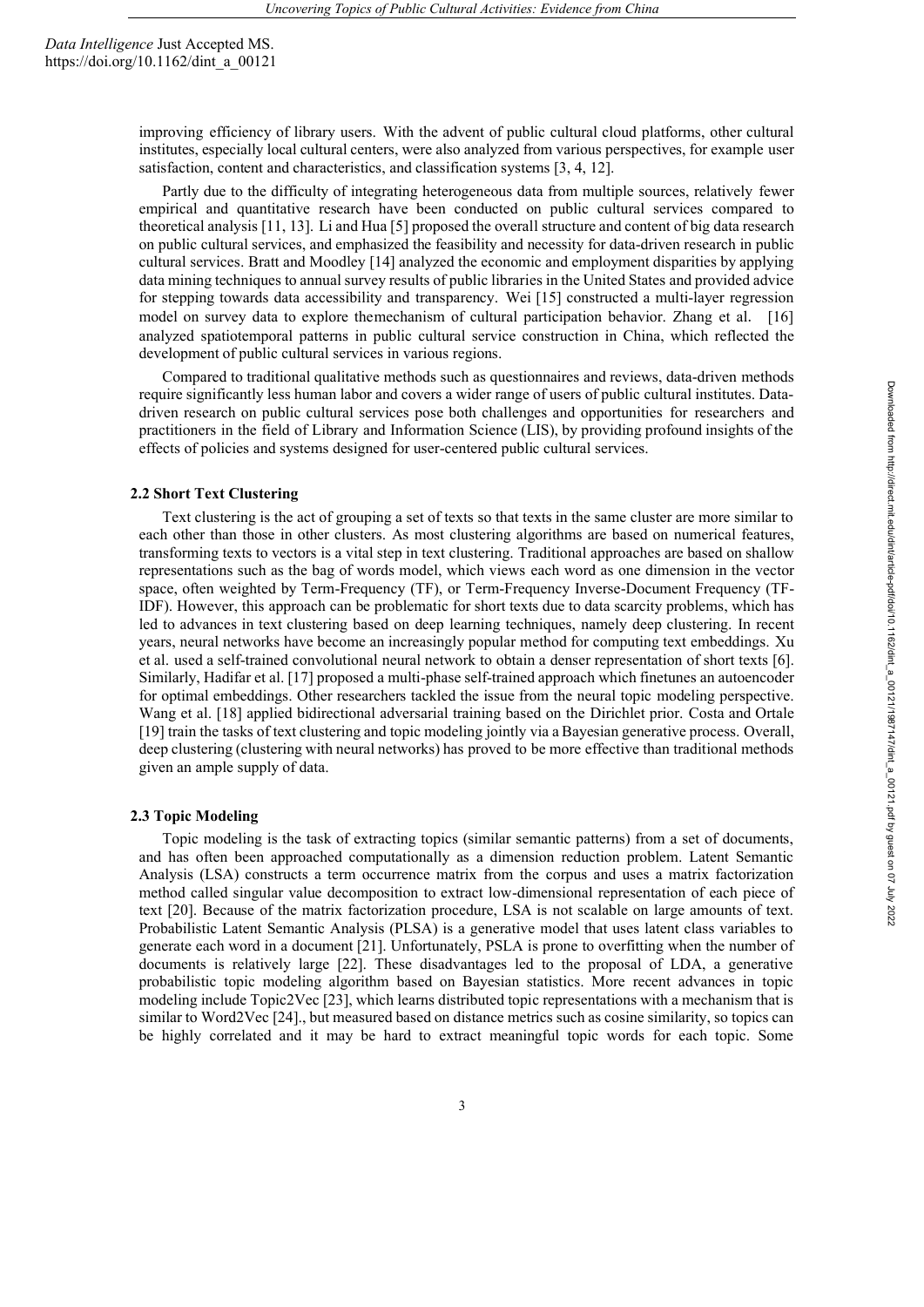Transformer-based topic modeling approaches such as BERTopic2 have been proposed, which uses BERT embeddings as the input of class-based TF-IDF (c-TF-IDF) for the extraction of topics. For a more comprehensive summary of topic modeling algorithms, we refer reader to literature reviews [22, 25]. In this paper, we use LDA for topic modeling because this algorithm is easy to implement and has been observed to perform robustly in a wide range of real-world applications.

# **3.Methodology**

The framework of this study is illustrated in Fig. 1. With this framework, we are able to cluster regions according to the contents of their cultural activities and explain the clustering results by topic modeling.



**Figure 1.** Text Clustering and Topic Modeling Framework

## **3.1 Data Preparation**

Our study collects cultural activity articles from 108 official websites of public cultural activities and culture centers from multiple regions in China with Scrapy, a popular web crawling and scraping framework. The aforementioned official websites were selected according to the following criteria:

- Out of the 34 provincial-level administrative regions in China, we eliminated the three special administrative regions (Hong Kong, Macau and Taiwan)
- For the remaining regions, our primary data sources were the provincial-level public libraries and culture center/public cultural cloud platform in that region
- In case the provincial-level institutes suffered from data scarcity, we would complement our corpus with public cultural activity articles from the city-level or district-level public cultural institutes in that region

Out of the 108 official websites, 81 were managed by cultural centers (29 were province-level centers, 34 were city-level centers, 18 were district-level centers) and 27 were managed by libraries (17 were

<sup>2</sup> https://github.com/MaartenGr/BERTopic/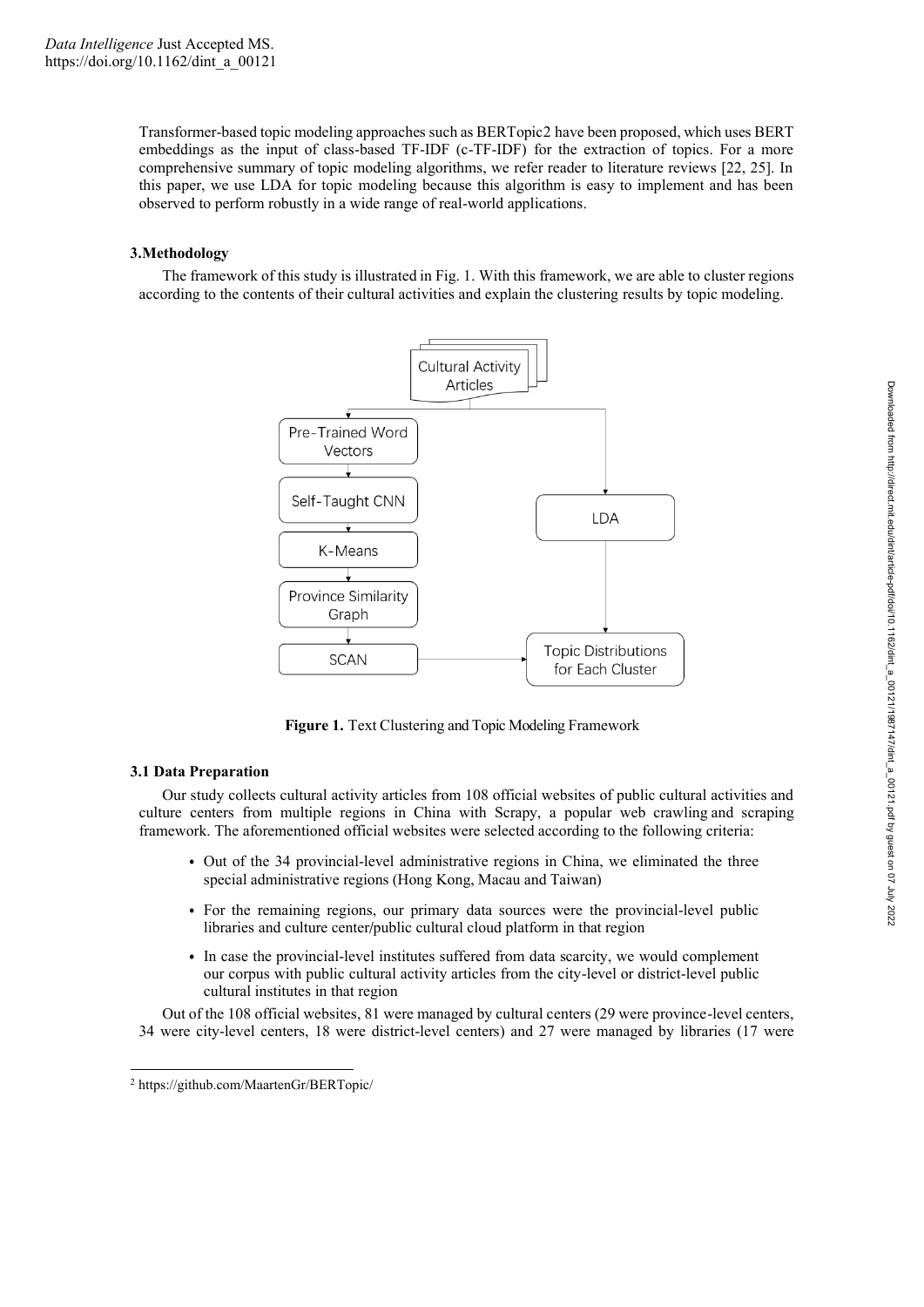province-level libraries and 10 were city-level libraries). It is not unusual for public cultural institutes at a lower administrative level to have more abundant data, for some institutes are demonstrative zones. It is also plausible to complement the corpus with corresponding city-level or district-level data because these institutes are often tightly bounded from an administrative perspective. For more information on these public cultural institutes, please refer to our supplemental materials.

The public cultural articles we used in this study were notices of upcoming activities, and should be differentiated from news articles reporting past activities. See Table 1 for metadata of the cultural activity articles we collected. Note that the availability of some variables about cultural activities, for instance activity type, varies depending on the design of each website and are therefore marked as optional.

| <b>Variable Name</b>          | <b>Explanation</b>                            |
|-------------------------------|-----------------------------------------------|
| Pav-Name                      | Public culture institute managing the website |
| Activity-Name                 | Name of the cultural activity                 |
| Activity-Time                 | Starting Date of the cultural activity,       |
|                               | in the form of YYYY-MM-DD                     |
| Place                         | Detailed address of the cultural activity     |
| URL                           | Link of cultural activity article             |
| Remark                        | Description of the activity                   |
| Activity type                 | Type of activity,                             |
| (Optional)                    | such as exhibition, show and lecture          |
| Organizer                     | Institute or committee                        |
| (Optional)                    | organizing the activity                       |
| Contact (Optional)            | Phone number or e-mail address                |
| <b>Presenter Introduction</b> | Introduction of individual(s) presenting      |
| (Optional)                    | the activity, e.g. lecturer                   |

**Table 1.** Metadata of cultural activity articles

For the purpose of this study, we limit the scope of our data to events organized in year 2020, because many public cultural institutes just began posting articles in the past 2 to 3 years, thus it would be more suitable to conduct a cross-sectional study. In fact, only 52 public institutes have public cultural articles before 2019, and the total number of articles on public cultural activities have increased drastically over recent years, as shown in Fig. 2.



**Figure 2.** Articles on Cultural Activities each year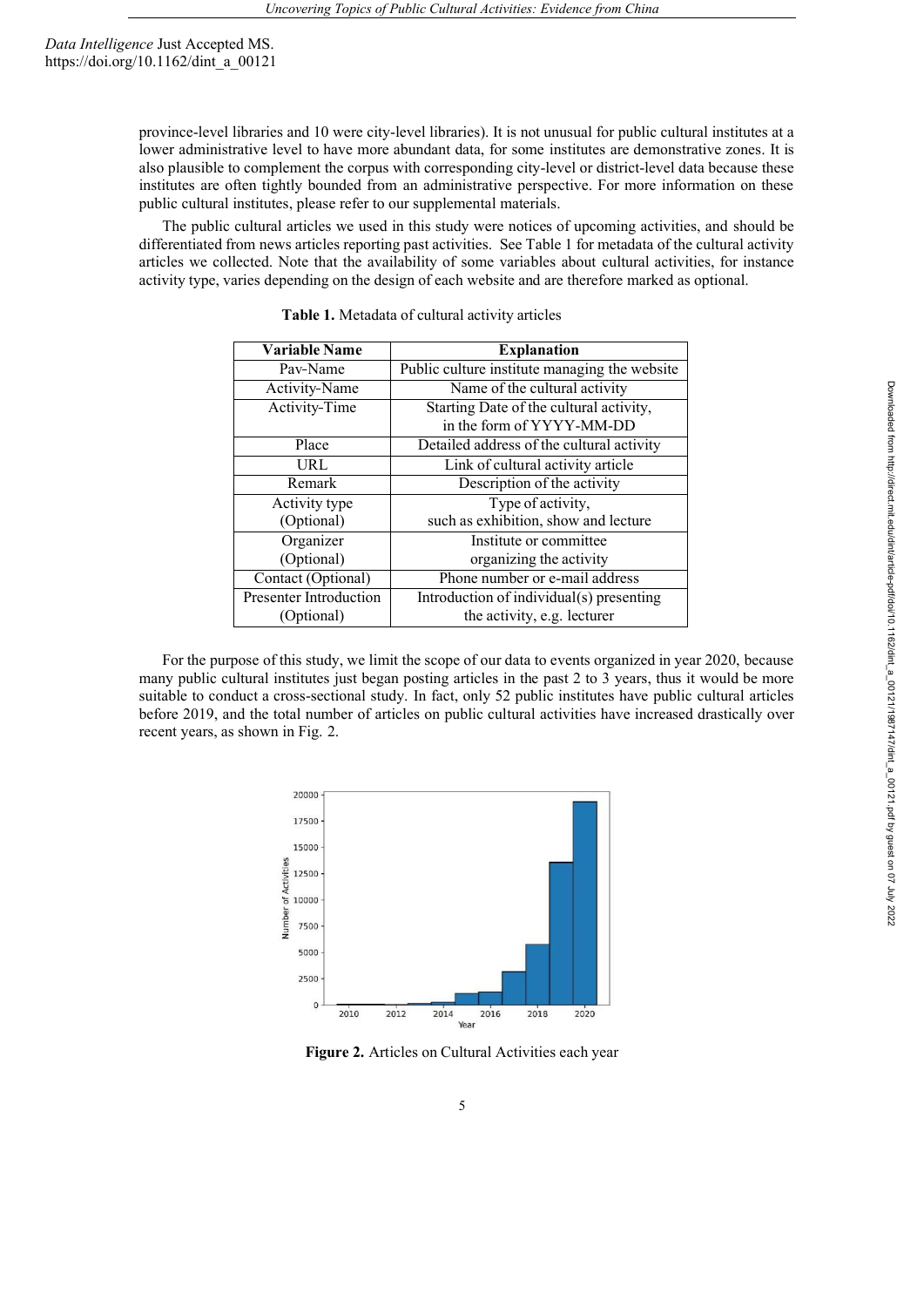Each activity was assigned to a provincial-level administrative region according to the geographical position of the public culture institute. The distribution of our data is described in Table 2. Imbalance in the amount of data collected from different regions can be clearly observed, which was primarily because these regions posted few cultural activities at their websites. We eliminated the regions with fewer than 50 articles in our analysis with text clustering and topic modeling due to scarcity of data, resulting in a total of 21 regions. Possible reasons for scarcity of data include:

- Overall, the public cultural institutes in that region were not enthusiastic about organizing cultural activities
- The public cultural institutes in that region were not accustomed to posting information online
- The region established their website recently, so few cultural activity articles have been accumulated
- In concordance with quarantine measures of COVID-19, some regions limited the organization of public cultural activities

We use activity name and description to constitute our dataset. In the data preprocessing step, we remove duplicate articles by computing the Levenshtein Distance, and complete word segmentation with jieba package and remove stopwords.

|                 | Region                | <b>Number of Cultural Activities</b> |
|-----------------|-----------------------|--------------------------------------|
|                 |                       | <b>Articles in 2020</b>              |
| 1               | Chongqing             | 3,589                                |
| $\overline{2}$  | Hunan                 | 2,977                                |
| $\overline{3}$  | Guangdong             | 2,837                                |
| 4               | Jiangsu               | 1,453                                |
| 5               | Shandong              | 1,353                                |
| $\overline{6}$  | Shanghai              | 1,101                                |
| 7               | Beijing               | 840                                  |
| 8               | Yunnan                | 653                                  |
| $\overline{9}$  | Anhui                 | 614                                  |
| 10              | Tianjin               | 437                                  |
| 11              | Zhejiang              | 351                                  |
| $\overline{12}$ | Hubei                 | 201                                  |
| 13              | Shaanxi               | 184                                  |
| 14              | Gansu                 | 162                                  |
| $\overline{15}$ | Sichuan               | 144                                  |
| 16              | Fujian                | $\overline{115}$                     |
| $\overline{17}$ | Hainan                | 100                                  |
| 18              | Jilin                 | 88                                   |
| $\overline{19}$ | <b>Inner Mongolia</b> | 86                                   |
| 20              | Shanxi                | 72                                   |
| $\overline{21}$ | Liaoning              | 51                                   |
| $\overline{22}$ | Jiangxi               | 40                                   |
| $\overline{23}$ | Hebei                 | $\overline{35}$                      |
| $\overline{24}$ | Xinjiang              | $\overline{9}$                       |
| $\overline{25}$ | Guangxi               | 8                                    |
| $\overline{26}$ | Henan                 | $\overline{1}$                       |

**Table 2.** Number of Cultural Activity Articles in Each Region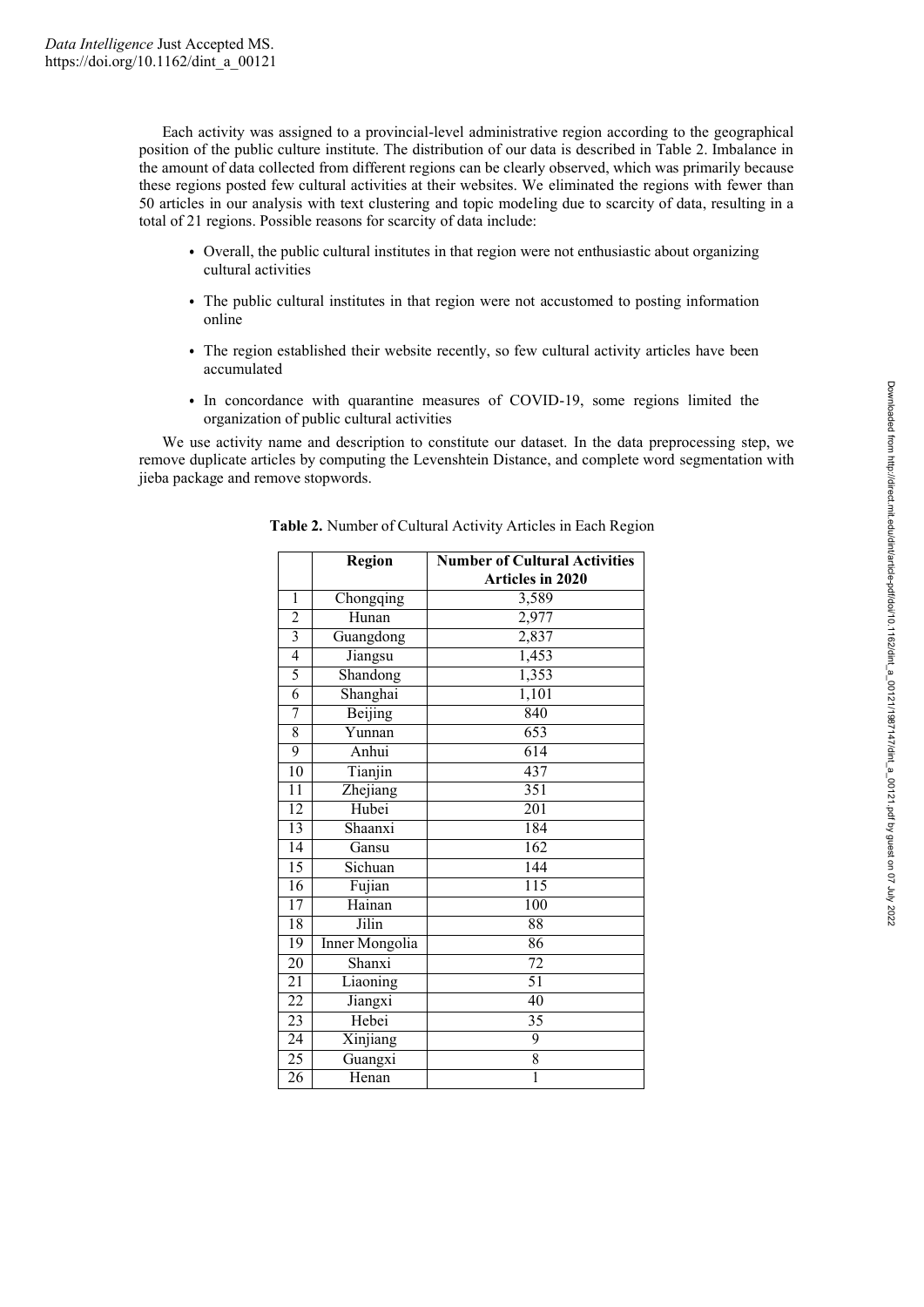| 27 | Tibet        |        |
|----|--------------|--------|
| 28 | Qinghai      |        |
| 29 | Ningxia      |        |
| 30 | Heilongjiang |        |
| 31 | Guizhou      |        |
|    | <b>Total</b> | 17,402 |

### **3.2 Neural Short Text Clustering**

As can be observed from Fig. 3, the majority of cultural activity articles are relatively short,with less than 500 characters. For short texts, vectors obtained from the Bag of Words model are extremely sparse, which is potentially problematic when clustering algorithms are applied.

Inspired by the work of Xu et. al [6], we train a self-taught CNN model to obtain embeddings for each article. We use Laplacian Eigenmaps  $(LE)^3$ , an unsupervised dimensionality reduction method, to produce a denser representation **Y** of each text; subsequently, the real-valued vectors **Y** are transformed to binary codes **B** using the median as threshold, which is used to train CNN.The structure of our CNN model is shown in Fig 4. Our model used pretrained vectors developed by Li et al. [26] and dropout with 50% rate was employed for regularization. Afterwards, the classic K-means algorithm is applied to assign each article to a cluster.



**Figure 3.** Length of Cultural Activity Articles

<sup>&</sup>lt;sup>3</sup> This algorithm was chosen according to evaluation results in prior work.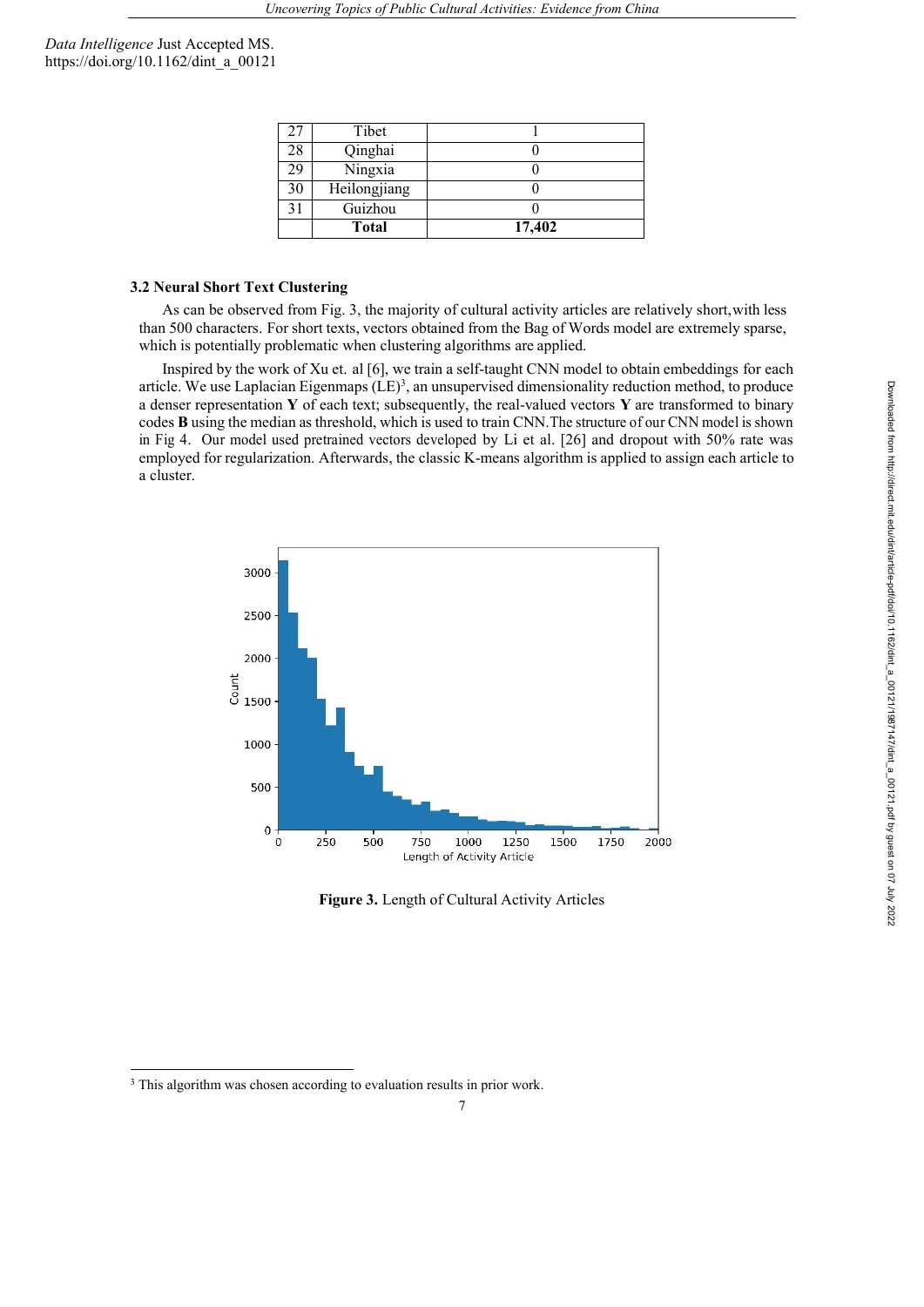

**Figure 4.** Self-Taught CNN model

We compare self-taught CNN to two baselines: bag of words (BoW) representation with TF-IDF weights and average embedding (AE) with TF-IDF weights using three commonly-used clustering evaluation metrics (namely the Silhouette Score, Calinski-Harabasz Score, and Davies-Bouldin Score). The evaluation results are summarized in Table 3, which shows that the self-taught CNN produces significantly better clusters compared to baseline methods.

Table 3: Evaluation of Clustering Results

| <b>Clustering</b><br>Method | <b>Silhouette</b><br><b>Score</b> | Calinski<br><b>Harabasz Score</b> | <b>Davies</b><br><b>Bouldin Score</b> |
|-----------------------------|-----------------------------------|-----------------------------------|---------------------------------------|
| $BoW + K-Means$             | 0.012                             | 103.782                           | 7.049                                 |
| $AE + K$ -Means             | 0.077                             | 305.344                           | 5.398                                 |
| Self-Taught CNN             | 0.557                             | 97,756.102                        | 0.731                                 |
| $+$ K-means                 |                                   |                                   |                                       |

<sup>a</sup>Number of clusters is 6.

#### **3.3 Graph-Based Clustering**

The similarity of cultural activities in two regions is computed with the Jaccard similarity coefficient:

# (1)

where denotes region *x*, and denotes all the cluster labels assigned to cultural activity articles in region *x*. A simple undirected graph  $G = V$ ,  $E$ > is defined, with the regions as vertices, and an edge is drawn between two vertices if their Jaccard similarity coefficient exceeds threshold .

A graph-based clustering algorithm named SCAN [7] is employed to cluster the regions. The similarity between two vertices is defined as

(2)

where denotes the set including vertex *x* and all adjacent vertices of *x*, so the more similar neighbors two vertices have, the higher their similarity. The algorithm starts from core vertices and searches for clusters based on connectivity, and marks two special types of vertices: hubs (vertices that are reachable by more than one cluster) and outliers (vertices that are not reachableby any cluster).

#### **3.4 Topic Modeling**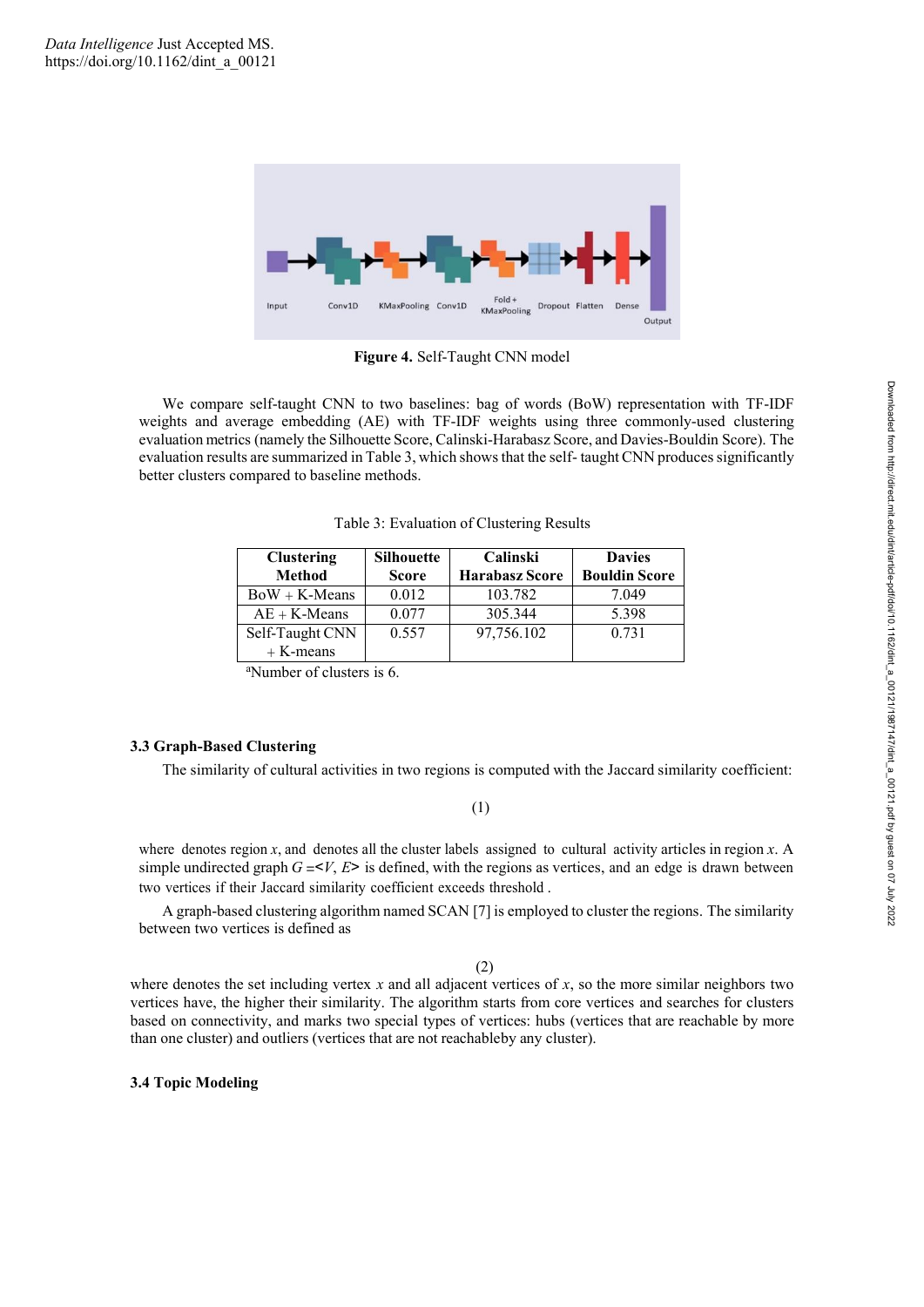> To explain the topics underlying each cluster, we employ LDA, a classic topic modeling algorithm. The LDA algorithm assumes that each article is generated based on a sampling process,where each document has a topic distribution, and each topic has a word distribution:

> > (3)

where *w* denotes word, *d* denotes document, and *t* denotes topic. From the output of the algorithm, we can assign a topic to each document, by defining the topic of an article to be

(4)

Each topic  $t$  in characterized by the top  $k$  words with the highest conditional probability.

## **4.Results**

### **4.1 Exploratory Data Analysis**

In this subsection, we visualize spatiotemporal features of the cultural activities in our dataset.

The number of cultural activities organized each month is visualized in Fig. 5. As can be seen from Fig. 5, over 2,500 cultural activities were organized in January 2020, which was around the time of Chinese Spring Festival, one of the most important holidays in China. However, in February, the total number of activities dropped sharply and gradually increased in the following months. The number of cultural activities rose steadily from March to May, and fluctuated mildly from June to November, with a moderate decrease in December. It is very likely that this patternwas related to quarantine policies for COVID-19, for such measures were most rigid in February,and citizens gradually returned to school and work from March to May. The number of cultural activities may have dropped in December due to annual reviews, when many institutes wrap up and reflect on the entire year's work.



**Figure 5.** Number of Cultural Activities Organized Each Month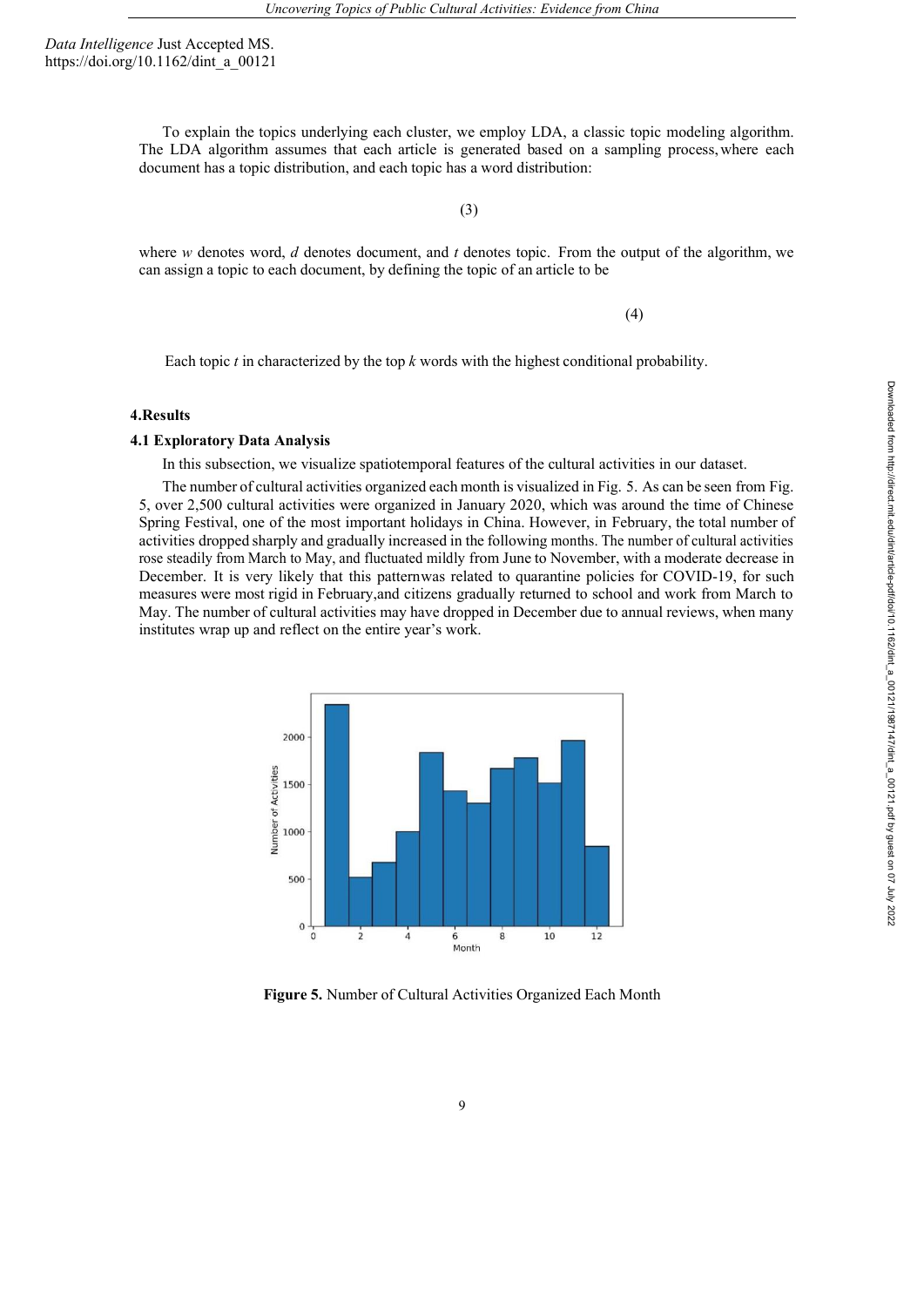In Fig. 6, the total number of cultural activities in each region is plotted in the map. It is possible to divide regions into five categories according to the number of cultural activities, namely regions with dense, frequent, moderate, scarce activities, and regions where such data could not be obtained. Regions with dense cultural activities, such as Guangdong, Hunan and Chongqing, typically have more than 5 cultural activities per day. Regions with frequent culturalactivities, like Beijing, Shandong, Jiangsu, Hunan, have approximately 2 cultural activities per day on average. Regions with moderate cultural activities organize 1 cultural activity per day. Finally, regions with sparse cultural activities only organize 1 cultural activity per week. Generally speaking, there are more cultural activities in Southern China and Eastern China.



**Figure 6.** Number of Cultural Activities in Each Region

In Fig. 7, the density of cultural activities in each region is plotted in the map, which is defined as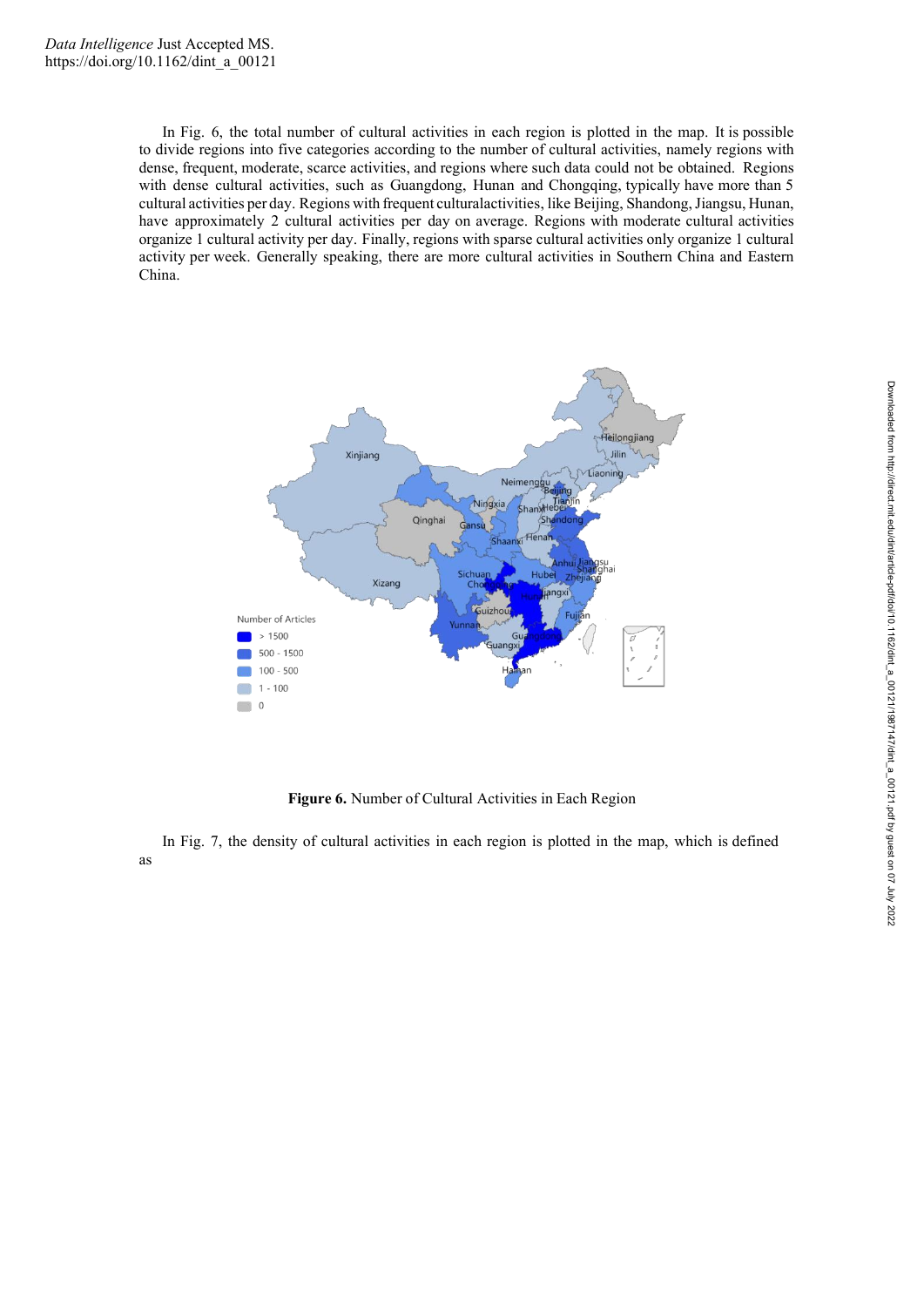

**Figure 7.** Density of Cultural Activities in Each Region

where  $A$  denotes a region, and the area of each region is measured in  $km<sup>2</sup>$ . It is worth noting that regions with the highest cultural activity density are the 4 municipalities, namely Beijing, Tianjin, Shanghai and Chongqing. As the municipalities represent some of the most economically prosperous regions, it may be the case that cultural activity density is positively correlatedto overall economic development. In fact, the Spearman correlation coefficient  $r$  of disposal income per capita<sup>4</sup> and cultural activity density was as high as 0.766 (*p*<0.001).

## **4.2 Text Clustering and Topic Modeling**

In this subsection, we discuss our results of short text clustering and topic modeling. With the two-step clustering approach previously described, we derived 3 clusters (containing 10, 6, 4 regions respectively) and 1 outlier, summarized in Table 4. In Fig. 8, we visualized the graph weconstructed according to the Jaccard coefficient, positioning nodes with Kamada-Kawai layout. To further analyze if adjacent regions were more likely to belong to the same cluster, we also marked the clusters on a map, as shown in Fig. 9.

|  |  | Table 4. Summary of Clustering Results |  |
|--|--|----------------------------------------|--|
|--|--|----------------------------------------|--|

| <b>Clusters</b> Size |    | <b>Members</b>                    |
|----------------------|----|-----------------------------------|
| Cluster 1            | 10 | Liaoning, Hubei, Fujian           |
|                      |    | Hainan, Zhejiang, Shanxi, Shaanxi |
|                      |    | Jilin, Inner Mongolia, Sichuan    |

<sup>4</sup> Statistics available at http://www.stats.gov.cn/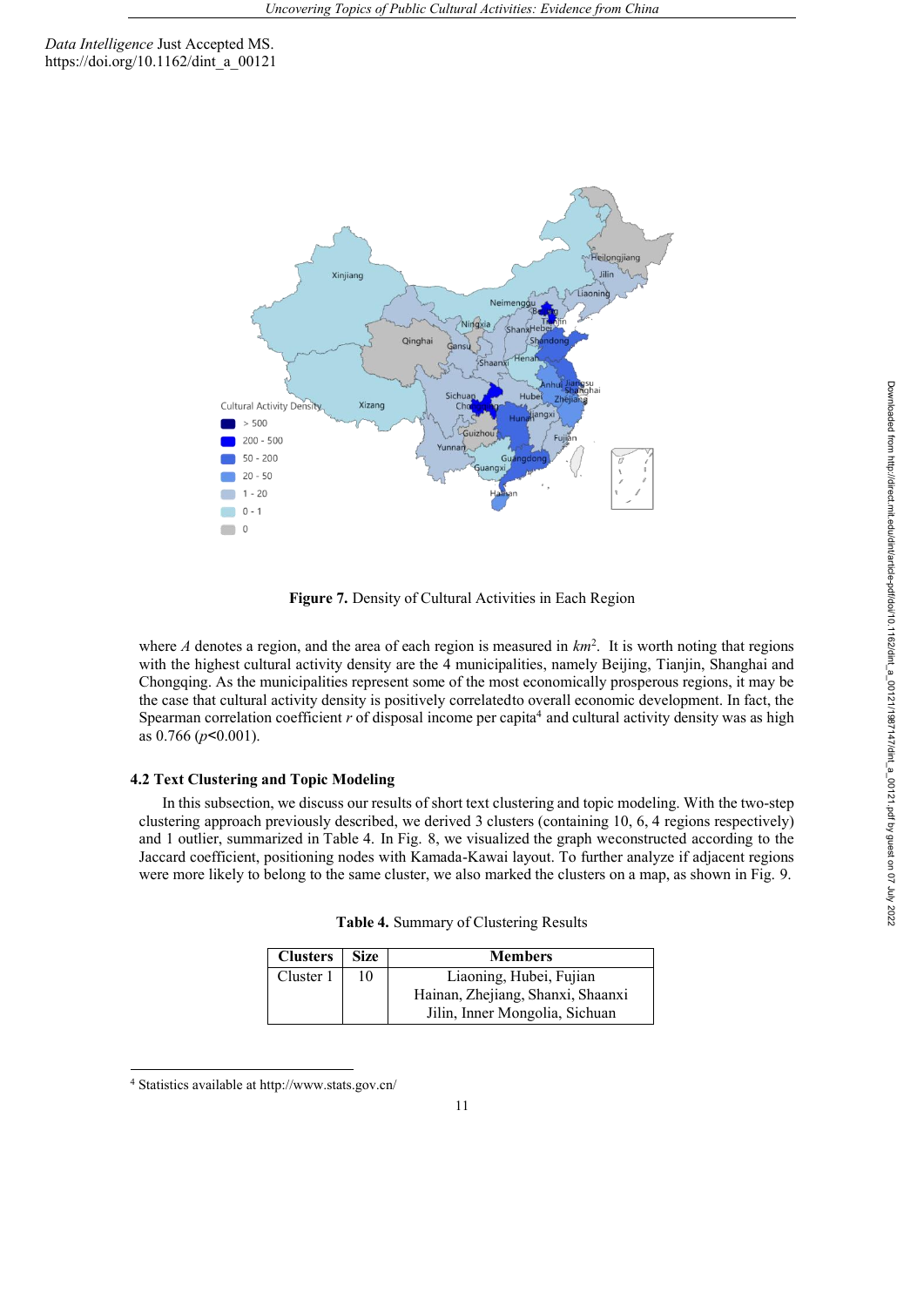| Cluster 2 | Beijing, Anhui                      |
|-----------|-------------------------------------|
|           | Yunnan, Tianjin, Shandong, Shanghai |
| Cluster 3 | Guangdong, Hunan, Jiangsu,          |
|           | Chongqing                           |
| Outlier   | Gansu                               |



**Figure 8.** Clustering Results



**Figure 9.** Clustering Results on Map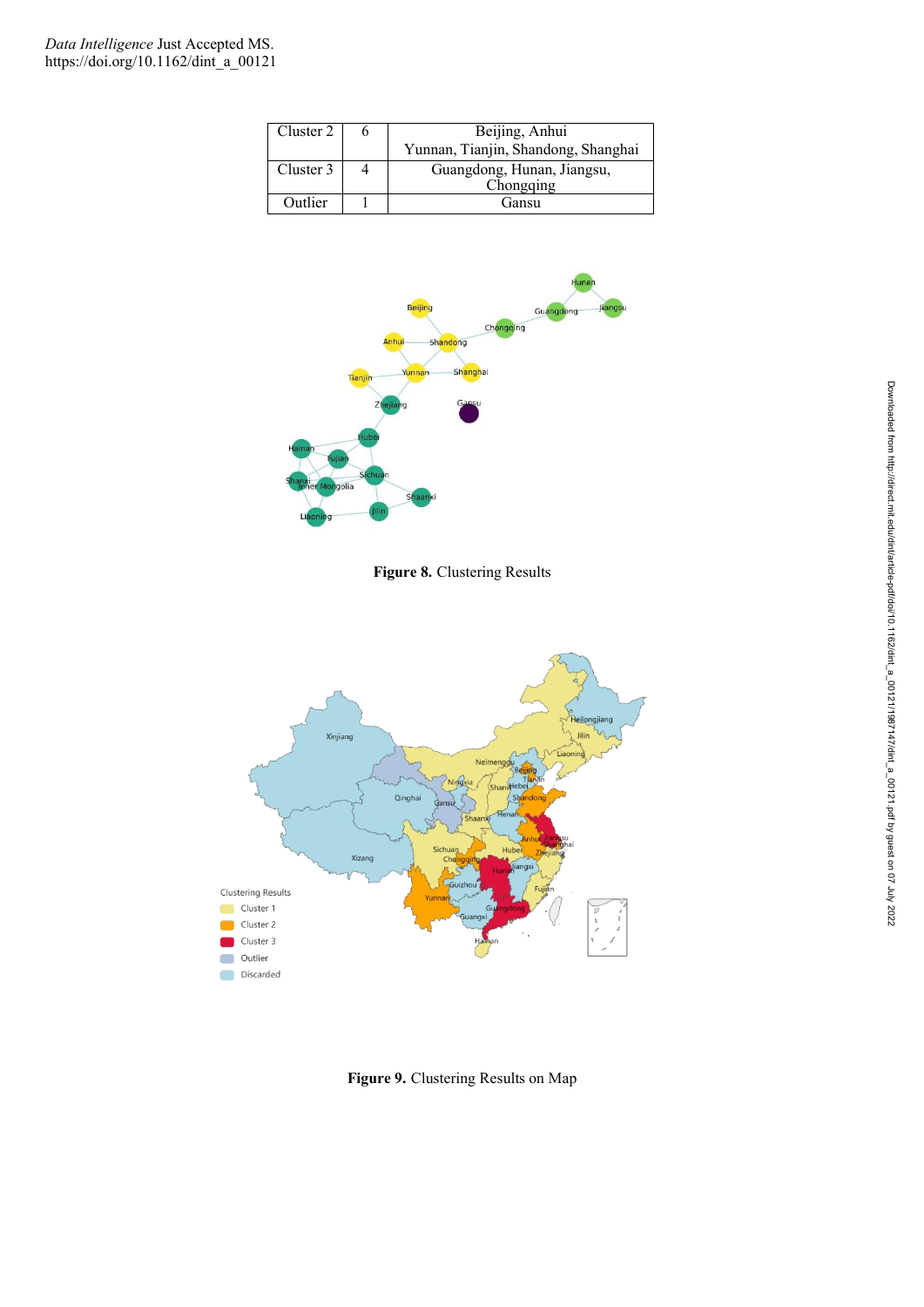> From Table 4, Fig. 8 and Fig. 9, it can be observed that the provincial-regions in Cluster 1 (except for Zhejiang) are located in the central region of China, and have a moderate level of economic development. It can also be observed that 3 out of the 4 municipalities were assigned to Cluster 2, which may be due to fact that Chongqing has a much larger area than the other 3 municipalities. What's more, the provinces in Cluster 3 all scored relatively high on cultural activity density.

> With the LDA algorithm, we estimate the appropriate number of components with a topic coherence measure proposed by Mimno et al. [27]. The document frequency term in this metric was estimated by sampling 140,000 articles from THUCTC, a large-scale Chinese news dataset.The topic coherence score for each LDA model was computed by averaging across all topics, and the model with the highest topic coherence score was chosen, as shown in Fig. 10. In this way, 8 topics were extracted from the cultural activity articles and the top 10 keywords for eachtopic, which is summarized in Table 5. We can see that the 8 topics do partially overlap with each other, but each of them is unique. For example, topic 1 and topic 8 are both about lectures organized by public cultural institutes, but topic 1 emphasizes the content and place of lectures,while topic 8 emphasizes the audience of lectures.



**Figure 10.** Topic Coherence Score

|  |  | Table 5. Topics of Cultural Activities |  |
|--|--|----------------------------------------|--|
|--|--|----------------------------------------|--|

| <b>Topic</b>   | <b>Top Keywords (Translated)</b> | <b>Explanation</b>         |
|----------------|----------------------------------|----------------------------|
|                | works, library, art, read,       | Lectures on zeitgeist      |
|                | lecture, service, calligraphy,   | and various forms          |
|                | learn, people, zeitgeist         | of art at local libraries  |
|                | show, benefit the people,        | Cultural shows for         |
| $\overline{2}$ | drama, rural, grassroots,        | rural residents            |
|                | opera, campus, culture center,   | and students               |
|                | group, education,                |                            |
|                | community, volunteer, civilized, | Voluntary service at       |
| 3              | traditional holidays (Spring     | community centers,         |
|                | Festival, Mid-Autumn Festival,   | especially for the elderly |
|                | Dragon Boat Festival), health,   | at traditional holidays    |
|                | service, elder, harmonious       |                            |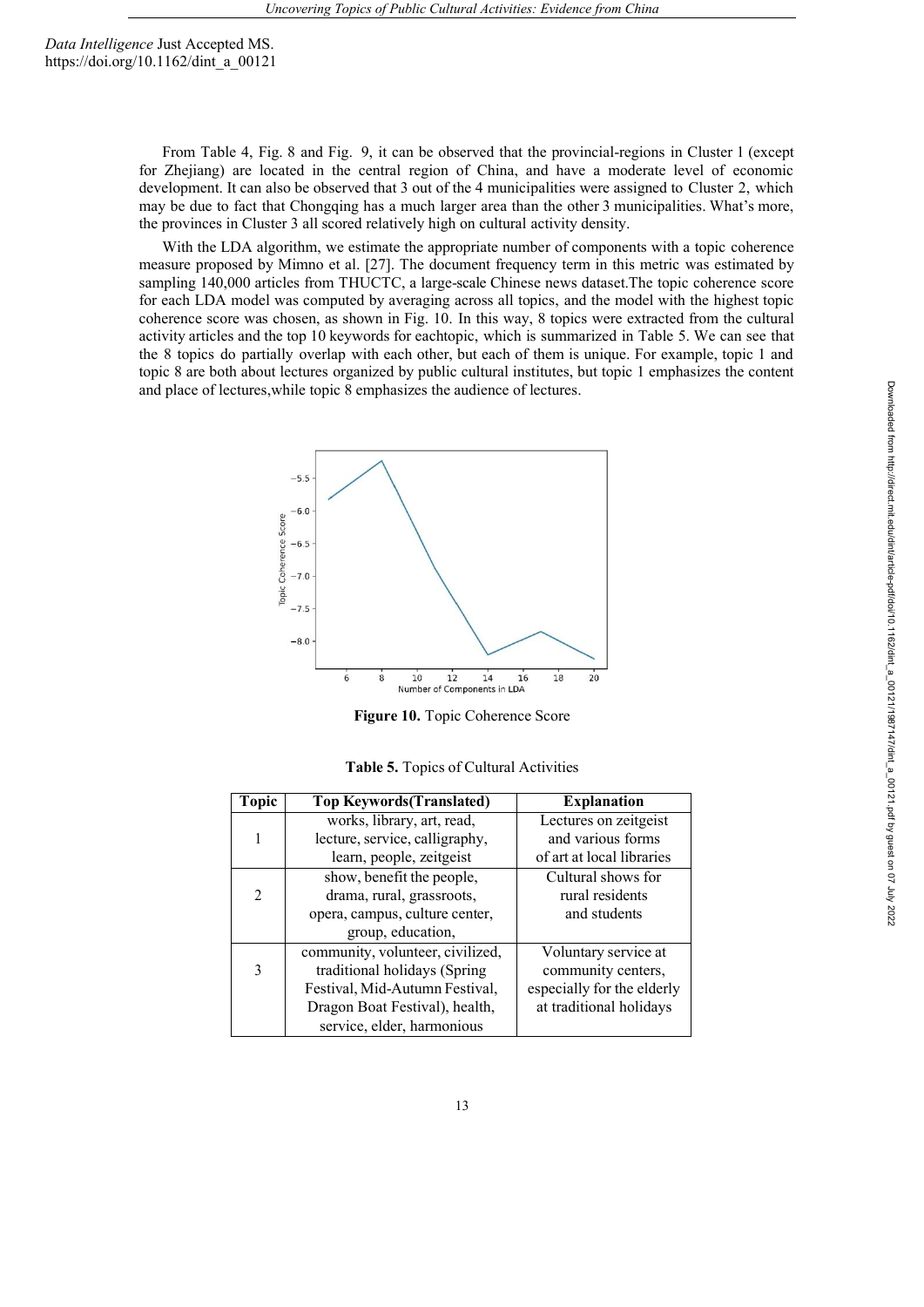|   | museum, relic, exhibition,         | Exhibitions on art,        |
|---|------------------------------------|----------------------------|
| 4 | paper-cutting, book review,        | history and archaeology    |
|   | history, archaeology, skill,       | at museums                 |
|   | hulusi (flute),                    |                            |
|   | the Forbidden City                 |                            |
|   | culture center, training, citizen, | Free art and music         |
| 5 | class, art, music,                 | lessons at culture centers |
|   | concert, public welfare,           | for public welfare         |
|   | free, face-mask                    |                            |
|   | lotus, recreational, rural,        | Recreational activities    |
| 6 | competition, photography, fishing, | at scenic spots            |
|   | recommend, scenic spot,            | in rural areas             |
|   | popularize knowledge, relic        |                            |
|   | intangible cultural heritage,      | Intangible cultural        |
|   | dance, travel, program,            | heritage, especially those |
|   | tradition, competition, ethnicity, | of ethnic minorities       |
|   | people, drama, music               |                            |
|   | children, story, movie, history,   | Lectures on various        |
| 8 | literature, lecture, university,   | topics (e.g. literature)   |
|   | language, parent, wisdom           | for children               |

The topic of each cultural activity article is defined as the topic with the highest conditional probability. The topic distribution of the clusters, calculated by counting topic labels for all articles in each cluster, is shown in Fig. 11. It can be observed from Fig. 11 that for cluster 1, 2 and 3, the most frequent topic is topic 1, namely lectures on various forms of art and zeitgeist atlocal libraries. This shows that local libraries play an extremely important role in the organization of public cultural activities.



**Figure 11.** Topic Distribution of Each Cluster

For regions in cluster 1, other popular topics are free art and music lessons at culture centers,intangible cultural heritage (especially those of ethnic minorities) and lectures for children. This shows that public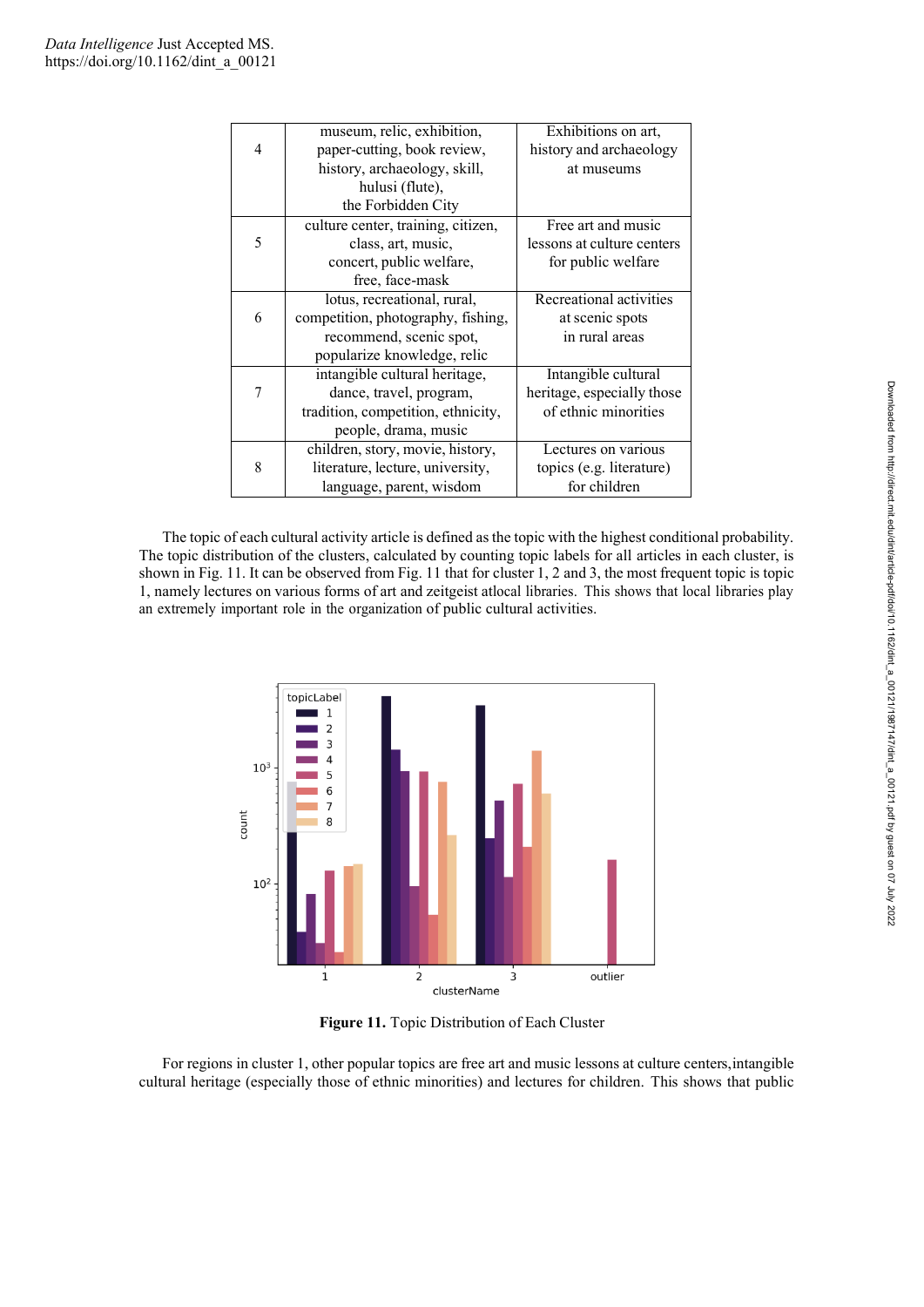> institutes from regions in Cluster 1 focus on public libraries, with a special highlight on reading and learning. For example, the Library of Zhejiang has invested much in its electronic resources, and offers a variety of both academic and popular databases to the public, including KUKE (a database featuring digital music) and Scopus. These rich resources provide great opportunities for local citizens to learn new knowledge at local libraries.

> For regions in cluster 2, its public cultural institutes often organize activities with the topic of cultural shows for rural residents and students, followed by voluntary service at community centers(especially for the elderly). Cultural institutes belonging to cluster 2 place great emphasis on promoting cultural services for special social groups, which may serve to improve social equality from a public cultural perspective. For instance, as a provincial area with over 25 ethnic minorities, Yunnan has strived to preserve the arts of its residents. The Cultural Center of Yunnan has a program that introduces intangible cultural heritage to the public, including the knife dance of Yi, knitting techniques of Wa, and wall paintings of Dai. The Library of Yunnan also has a multimedia database that contains records of the 15 ethnic minority groups that are unique to Yunnan.

> For regions in cluster 3, its public cultural institutes emphasize the importance of intangiblecultural heritage, followed by free art and music lessons at culture centers for public welfare. Public cultural institutes in these regions are enthusiastic about preserving cultural traditions. For example, the culture center of Guangdong hosts lectures on traditional Chinese medicine each month, which helps citizens gain a better understanding of traditional medical practices that have flourished in China for thousands of years.

> Last but not least, Gansu's public cultural activities all shared the topic of free art and music lessons at culture centers for public welfare, and it may be the case that Gansu has more monotonous topics compared to other regions. As a matter of fact, Gansu is one of the economically underdeveloped regions in China, and it is not surprising that Gansu has lagged behind other regions in terms of cultural activities. At present, cultural institutes in Gansu are encouraging more citizens develop reading habits by hosting reading activities regularly.

#### **5.Conclusion**

In this study, we collect over 17,000 articles from 108 official websites of public libraries and culture centers across China. Analysis of the spatiotemporal features of our dataset reveal that there were fewer public cultural activities in spring, possibly due to the outbreak of COVID-19, and as the quarantine measures relaxed, more cultural activities were organized across all regions. The total number and density of public cultural activities are imbalanced across regions, with more cultural activities in Eastern and Southern China (especially in Yangtze River Delta and Pearl River Delta), as well as the highest cultural activity density in the four municipalities (Shanghai, Tianjin, Chongqing and Beijing), which shows that the number and cultural activities may be related to the level of economic development, informatization and the population density in that region. Also, regions with many ethnic minorities, like Yunnan, also have rich cultural activities.

We further uncover the topics of cultural activities with a two-step text clustering and topic modeling approach. A self-taught CNN is trained for embeddings of each article, on which the classic K-Means algorithm is applied to obtain cluster labels. Afterwards, we compute an undirected graph based on the Jaccard similarity coefficient of cluster labels of articles from each pair of regions. A graph-based clustering algorithm called SCAN is employed to derive clusters of regions. To explain the clustering result, we use LDA, a topic modeling algorithm, to derive various topics, which are characterized by the most important keywords in each topic. By plotting the topic distribution of each cluster, we are able to uncover unique tendencies of local cultural institutes when organizing cultural activities.

Overall, most regions organized lectures on art and zeitgeist at local libraries. Public cultural institutes play an important role in knowledge dissemination and art popularization. Local libraries are enthusiastic promoters of knowledge dissemination, and often host reading activities and educational lectures. Cultural centers focus more on art popularization, by organizing art performances in underdeveloped areas as well as building databases and archives for intangible cultural heritage.

Our clustering and topic modeling results show that different regions vary as to their focus on public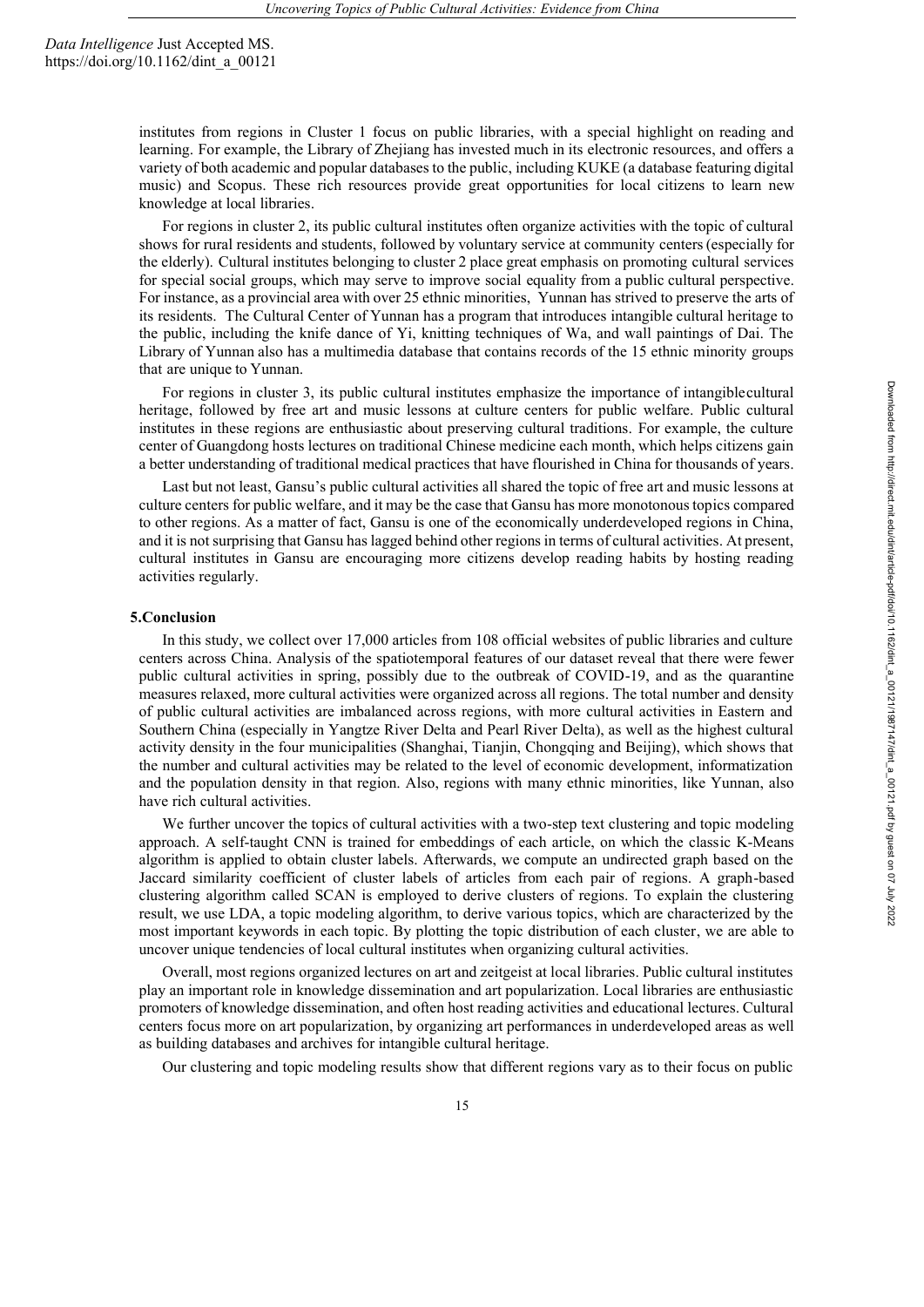cultural activities. Some regions have strived to provide rich educational resources for its residents, while other regions focus on promoting public cultural services for special social groups (e.g. rural residents and ethnic minorities), and still other regions place great emphasis on preserving cultural traditions. Our study also reveals that cultural activities in Gansu lack diversity, which may have negative influence on participation.

## **6. Discussion**

The crucial aim of providing public cultural service is to promote public welfare by satisfying the cultural needs of citizens, such as the need to receive education, the need to preserve traditional culture, and enjoying cultural works are a form of entertainment, etc. Essentially, providing better public cultural service is about understanding the needs of citizens and allocating resources of public cultural service institutes efficiently to provide these services. Many government officials and scholars have proposed different theories and roadmaps for improving the quality of public cultural service, including providing equal and accessible public cultural service for all society members [28, 29], extending providers of public cultural service [30, 31], emphasizing regional characteristics [32, 33]. Despite the relative abundance of theoretical frameworks on public cultural service, there have been few papers focusing analyzing public cultural service using empirical data, and prior work often rely heavily on qualitative methods such as field surveys and are limited in scope (i.e., they are often written in the form of case studies). Data-driven methods such as text mining techniques proves to be a promising way for understanding both the cultural needs of citizens and public cultural services currently provided by public cultural citizens.

In this paper, we focus on understanding the trends of public cultural activities (an important component of public cultural service). To this end, we propose a text clustering and topic modeling framework for providing fine-grained analysis on the characteristics of public cultural activities in China and assess trends of public cultural activities in 2020 based on a self-constructed dataset. Compared to traditional methods such as surveys or fieldwork, our approach provides satisfactory analysis results despite requiring significantly less manual labor. Our paper is also the first study to provide a comprehensive overview of public cultural service from a national perspective, which we hope can provide insights for the formulation of future policies. While public cultural service has been organized relatively independently by regional cultural institutes in the past, with the recent advent of the National Public Cloud Platform (https://www.culturedc.cn/) we observe the feasibility and necessity of assessing public cultural service from a more holistic perspective. We hope that our findings will help government officials gain actionable insights from current trends in public cultural service, and serve as the basis for the formulation of future cultural policies.

The public cultural activity dataset we constructed provides detailed and authentic information on the content and characteristics of public cultural services in various regions. Despite the extensive efforts we made in our data collection process, we observed imbalance in the amount of available data for different regions, and articles from several regions were eliminated due to data scarcity. With the informatization of public cultural institutes, we are optimistic that richer data on public culture will be available in the near future. We would also like to mention that textual data collected from public cultural institutes are highly unstructured, so further investigation on information extraction algorithms may be helpful for understanding various aspects of public cultural activities, such as organizers, presenters and the overall scale of activities.

In order to uncover the topics of public cultural activities in different regions, we used short text clustering (self-trained CNN), graph clustering (SCAN) and topic modeling (LDA) algorithms jointly. While we are confident that this framework is suitable for the purpose of this paper, recent advances in natural language processing technologies have also provided us with several alternative approaches. For example, it is possible to encode texts via Transformer models such as BERT, fuse both structural and semantic information via graph convolutional networks, and use more recent topic modeling algorithms such as BERTTopic2. These NLP algorithms can be further explored in future text mining research on public cultural service. The topic modeling algorithm (i.e., LDA) we used in this study is based on the bag of words model and conditional independence assumption, so semantic information was lost in the analyzing process. It may be more ideal if we could mine the topics of cultural activities from a more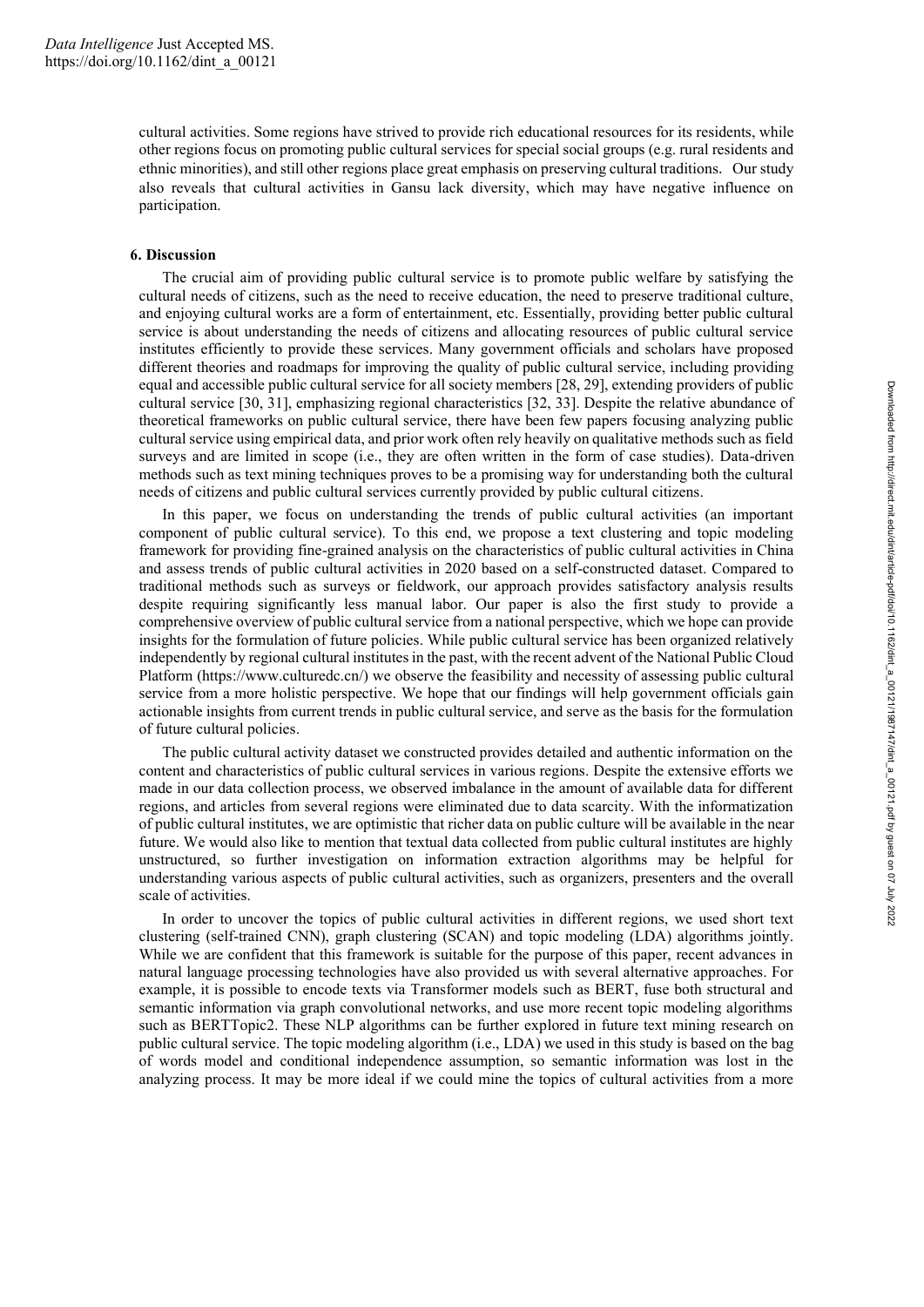> integral level, perhaps with multi-text summarization techniques. What's more, it is quite difficult to evaluate the quality of clustering and topic modeling, even though we have used unsupervised metrics such as Silhouette Score and Topic Coherence Score to guide the choice of hyperparameters in our paper. Further examination by public cultural experts may help validate our findings.

> At the end of this paper, we would like to highlight some directions for future research on public cultural service. First of all, our paper only focuses on leveraging text mining techniques to understand public cultural activities. In the future, it is possible to collect empirical data to study the cultural needs of citizens, as well as other aspects of public cultural service, which will help government officials and public cultural institutes gain a better understanding of trends and challenges of public cultural services in China from a data-driven perspective. Besides, summarizing and presenting the findings of data mining research is also an important research direction. For example, our text clustering and topic modeling results can be integrated in a visualization system for public cultural service. Such a visualization system may incorporate various aspects of public cultural service, such as the geographic locations of public cultural institutes, the number of citizens actively participating in cultural activities, topic distributions of cultural activities and so on to help citizens and officials gain a better understanding of public cultural service. Last but not least, we believe it is meaningful to study the temporal evolution of trends in public cultural service over a longer period of time, which will become feasible as more data accumulates on the official websites of public cultural institutes. By understanding how public cultural service changes over time, we will be able to gain a better understanding of the consistency and future directions for providing public cultural service.

#### **Author Contributions**

Z. Zeng (zixinzeng\_jennifer@pku.edu.cn) was responsible for data collection, code implementation, as well as writing this paper. B. Hua (huabolin@pku.edu.cn) put forward the research topic and revised this paper.

#### **Acknowledgements**

This article is an outcome of the key laboratory project "Research on the Wisdom Mode Clustering and Dynamic Display System of Public Culture" (No. 2020008) supported by the Ministry of Culture and Tourism of the People's Republic of China.

#### **References**

[1] Wan, L.: Public Culture and Its Development in Contemporary China. Journal of Renmin University of China 1, 98–103 (2006)

[2] Cao, L., Ma, C.: The Study of Domestic and International Big Data Practice in Public Culture. Library Journal 34(12), 9–15  $(2015)$ 

[3] Wei, J., Wang, Y.: Empirical research on user satisfaction of National Public Culture Cloud Platform. Information and Documentation Services 41(4), 30–38 (2020)

[4] Chen, Z., Liu, Y., Nie, Q.: Analysis of Service Content and Characteristics of Public Cultural Cloud in China. Library 8, 27–  $31+46$  (2018).

[5] Li, G., Hua, B.: A Tentative Model for Big Data Research on Public Cultural Services. Library Tribune 38(7), 62–71 (2018)

[6] Xu, J., Wang, P., Zheng, S., Tian, G., Zhao, J., Xu, B.: Self-Taught Convolutional Neural Networks for short text clustering, Neural Networks 88, 22-31 (2017)

[7] Xu, N., Yuruk, N., Feng, Z., Schweiger, T. A. G.: SCAN: A structural clustering algorithm for networks. In: Proceedings of the 13th ACM SIGKDD International Conference on Knowledge Discovery and Data Mining, pp.824–833 (2007)

[8] Wyatt, D., McQuire, S., Butt, D.: Library as producer of Public Culture. In: Public Libraries in a Digital Culture, pp. 20–27. Melbourne, Australia: University of Melbourne (2015)

[9] Liu, S., Shen, X.: Library management and innovation in the Big Data Era. Library Hi Tech 36(3), 374–377 (2018)

[10] Cao, G., Liang, M., Li, X.: How to make the library smart? The conceptualization of the smart library. The Electronic Library 36(5), 812–825 (2018)

[11] Kamupunga, W., Yang, C.: Application of Big Data in Libraries. International Journal of Computer Applications 178(16), 34–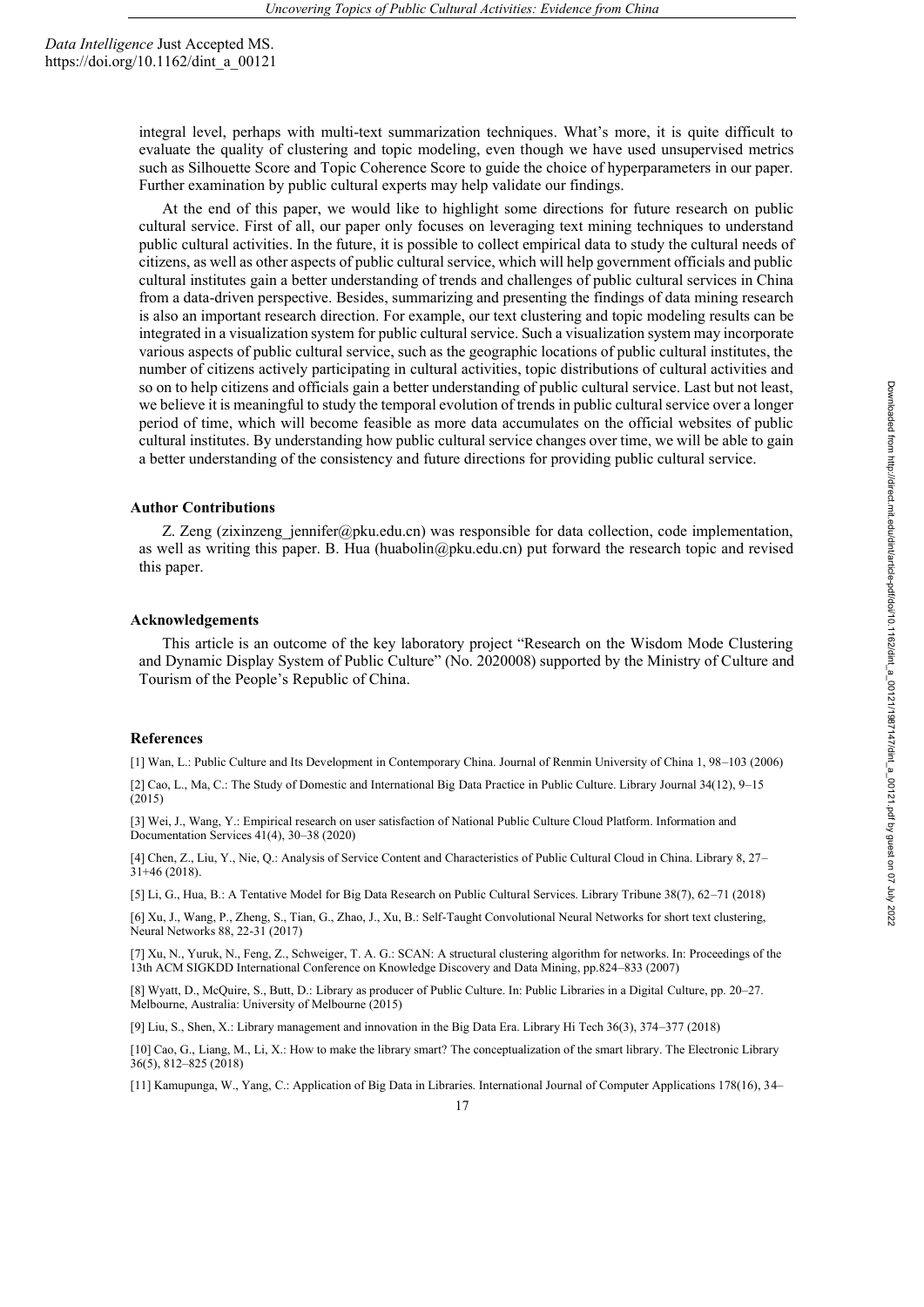#### 38 (2019)

[12] Sun, J., Zheng, J.: Research on the Framework of Classification System for the Big Data of Public Cultural Services. Library Tribune 40(9), 28–35 (2020)

[13] Liao, X.: Review of the Research on Big Data of Public Culture and Estimation of the Research Trends. Library 7, 42–49  $(2019)$ 

[14] Bratt, S., Moodley, K.: Promoting Public Library Sustainability through Data Mining: R and Excel. In: IFLA World Library and Information Congress, Cape Town, South Africa, Aug. 15–21 (2015)

[15] Wei, Y.: Individual Motivation and Community Moderation of Residents' Cultural Participation: Based on Multi-Layer Linear Model. Library Tribune 41(6), 56-66 (2021)

[16] Zhang, Y., Deng, S., Kong, J., Yan, X.: Study on spatio-temporal differentiation and influencing factors of public cultural service construction in China. Library Development 6, 165-174+183 (2021)

[17] Hadifar, A., Sterckx, L., Demeester, T., Develder, C.: A Self Training Approach for Short Text Clustering. In: Proceedings of the 4th Workshop on Representation Learning for NLP (RepL4NLP-2019), pp. 194–199 (2019)

[18] Wang, R., et al.: Neural Topic Modeling with Bidirectional Adversarial Training. In: Proceedings of the 58th Annual Meeting of the Association for Computational Linguistics, pp. 340–350 (2020)

[19] Costa, G., Ortale, R.: Jointly modeling and simultaneously discovering topics and clusters in text corpora using word vectors. Information Sciences 563, 226–240 (2021)

[20] Landauer, T. K., Foltz, P. W., Laham, D.: Introduction to Latent Semantic Analysis. Discourse Processes 25(2-3), 259-284 (1998)

[21] Hofmann, T.: Probabilistic Latent Semantic Indexing. ACM SIGIR Forum 51(2), 211-218 (2017)

[22] Likhitha, S., Harish, B. S., Keerthi Kumar, H. M.: A Detailed Survey on Topic Modeling for Document and Short Text Data. International Journal of Computer Applications 178(39), 1-9 (2019)

[23] Niu, L., Dai, X., Zhang, J., Chen, J.: Topic2Vec: Learning Distributed Representations of Topics. In: 2015 International Conference on Asian Language Processing (IALP), pp. 193-196 (2015)

[24] Mikolov, T., Chen, K., Corrado, G., Dean, J.: Efficient Estimation of Word Representations in Vector Space. arXiv preprint arXiv:1301.3781v3 (2013)

[25] Alghamdi, R., Alfalqi, K.: A Survey of Topic Modeling in Text Mining. International Journal of Advanced Computer Science and Applications(IJACSA) 6(1), 147-153 (2015)

[26] Li, S., Zhao, Z., Hu, R., Li, W., Liu, T., Du, X.: Analogical Reasoning on Chinese Morphological and Semantic Relations. In: Proceedings of the 56th Annual Meeting of the Association for Computational Linguistics (Volume 2: Short Papers), pp. 138–143 (2018)

[27] Mimno, D., Wallach, H., Talley, E., Leenders, M., McCallum, A.: Optimizing Semantic Coherence in Topic Models. In: Proceedings of the 2011 Conference on Empirical Methods in Natural Language Processing, pp. 262–272 (2011)

[28] Wanyan, D., Wang, Z.: An Empirical Analysis of the Regional Equalization of Public Digital Culture Service in China. Research on Library Science 5, 50-58+66 (2020)

[29] Xiao, X., Wanyan, D.: Research on the Practice of Promoting the Equalization of Basic Public Cultural Services by Digitization. Library Work and Study 8, 5-10 (2016)

[30] Pan, Y., Sun, H., Zheng, J.: Research on the Development Path of Rural Public Culture under the Background of Culture and Tourism Integration. Library Tribune 41(3), 68-77 (2021)

[31] Li, S., Wang, T.: Participation Logic and Behavior Strategy of Multi-Dimensional Subject in Public Cultural Services – an Observation of Policy Implementation on Creation Demonstration Area of National Public Cultural Service System. The Journal of Shanghai Administration Institute 19(5), 61-69 (2018)

[32] Zhong, Y.: Research on the Public Cultural Service System in Promoting the Construction of Local Characteristic Information Resources. The Library Journal of Shandong 2, 5-9 (2018)

[33] Lin, T.: Shaping Communities: Building the Regional Embeddedness of Public Cultural Services. Administrative Tribune 28(5),  $105 - 114 + 2(2021)$